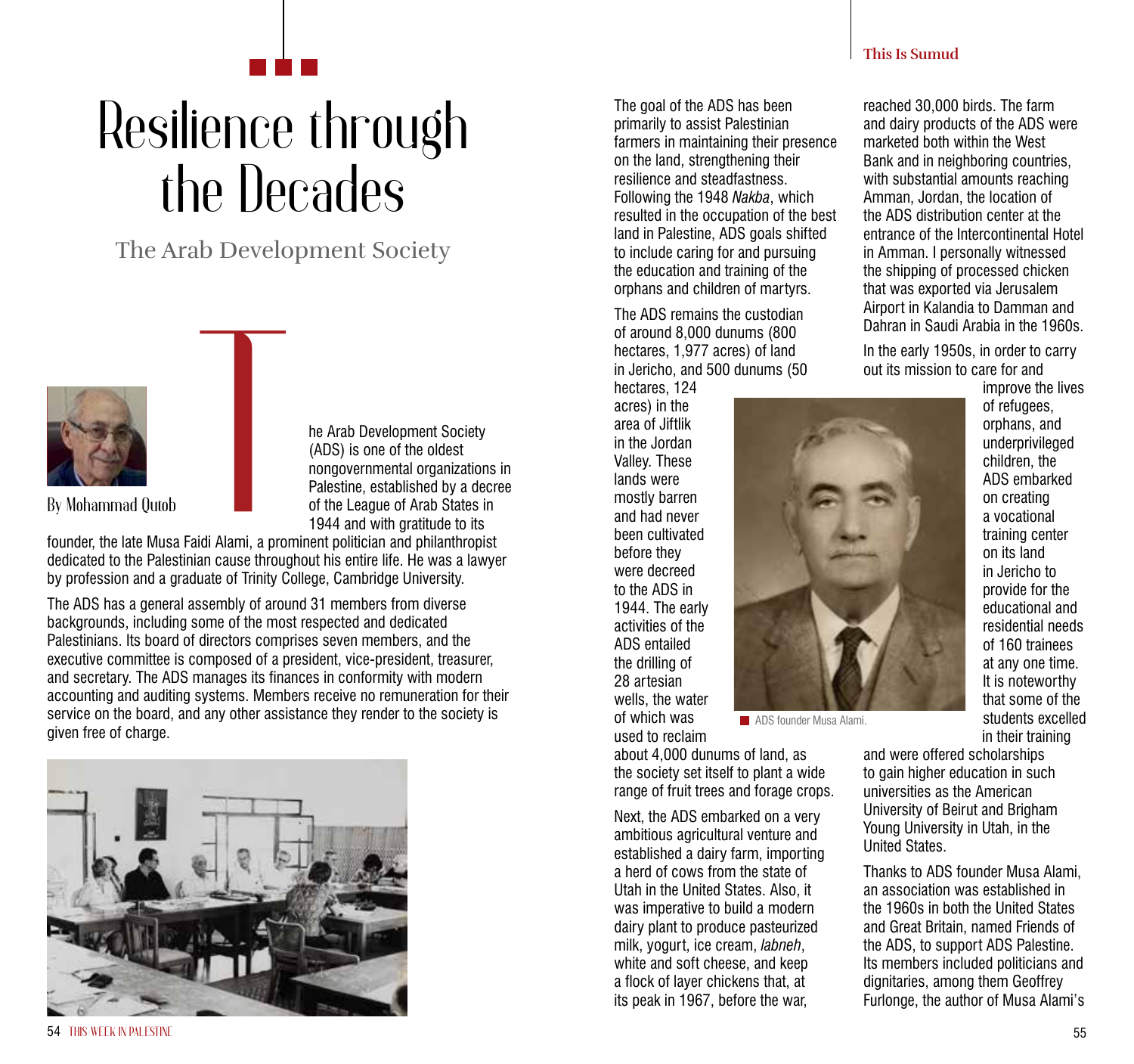

biography, and Sir Anthony Nutting, a British diplomat, member of parliament from 1945 to 1956, and minister of state for foreign affairs from 1954 until 1956. Honorary memberships were held by the famous historian Dr. Arnold Toynbee and the Hon. Frances P. Bolton, the first woman to be elected to Congress in Ohio. Many international organizations donated generously to enhance the infrastructure of the ADS, notably, the Ford Foundation, which erected the vocational training center building in 1952.

In its endeavors to instill confidence and steadfastness in the farming community in Palestine, the ADS set its eyes on raising the health and living standards of the Arab rural communities, as well as enhancing environmental health through afforestation and commercial tree plantation. Also, ADS encouraged the establishment of agricultural cooperatives and the provision of agroforestry, agricultural, and industrial training to orphans and destitute Arab youth.

In 1983, shortly before the death of Musa Alami, an assistance agreement was forged between the ADS, the Norwegian Refugee Council, and the Swedish Save The Children Fund (Rädda Barnen) to administer a project that lasted until April 1987. Such a course of action was deemed necessary after the onslaught of the 1967 War, during which the Israeli army wreaked havoc and destruction, destroying or looting more than half of the dairy herd, almost all of the poultry flock, and most of the farm machinery, equipment, and wells. The most serious of losses was in trained staff, many of whom joined the flood of refugees who fled to Jordan. A parallel exodus took place among the trainees whose number fell by almost two-thirds to 60.

Since 2010, ADS has embarked on an ambitious project to utilize and rehabilitate lands that have never been cultivated, and has invited agricultural entrepreneurs to grow medjool palm trees; to date, 3,000 dunums have been planted. The ADS benefits by charging rent for a fixed

fee per dunum, and such a venture is environmentally and financially rewarding for all stakeholders. The income generated is entered into the society's budget to run projects that serve its mission.

The ADS has also established a fish hatchery for the production of approximately 120,000 fingerlings, with thanks going to the government of Denmark that subsidized the cost of this venture. The fingerlings are sold to fish farmers in the Jordan Valley, and the ADS has taken upon itself the task of providing training in the field of fish-farming. Large ponds have also been constructed to raise Tilapia and sea bass, which are sold in the West Bank market.

An important venture was the establishment of a solar-energy plant for the production of electricity that produces 30,000 kW per month. The project was made possible by means of a soft loan from the Presbyterian Church of the United States with whom the ADS has a close and enduring relationship.

In order to enhance its production capabilities, the ADS is presently constructing a new dairy plant that will be able to reach a 20-ton capacity per day, at a cost of 2,325 million Jordanian dinars (excluding machinery). The project is partially subsidized by the Arab Fund for Economic and Social Development in Kuwait that has previously been generous towards ADS and provided the society with funds to establish a milking parlor, a harvester, a fodder mixer, and a cowshed, also availing moneys to drill two very much needed wells.

In order to adhere to its mission, the ADS has forged agreements with several universities to carry out research projects relevant to agricultural practices and food production. Thus, the ADS holds seminars and training courses for university students on beekeeping and water and soil preservation, as well as research on palm tree-related issues such as the red palm weevil and related pests.